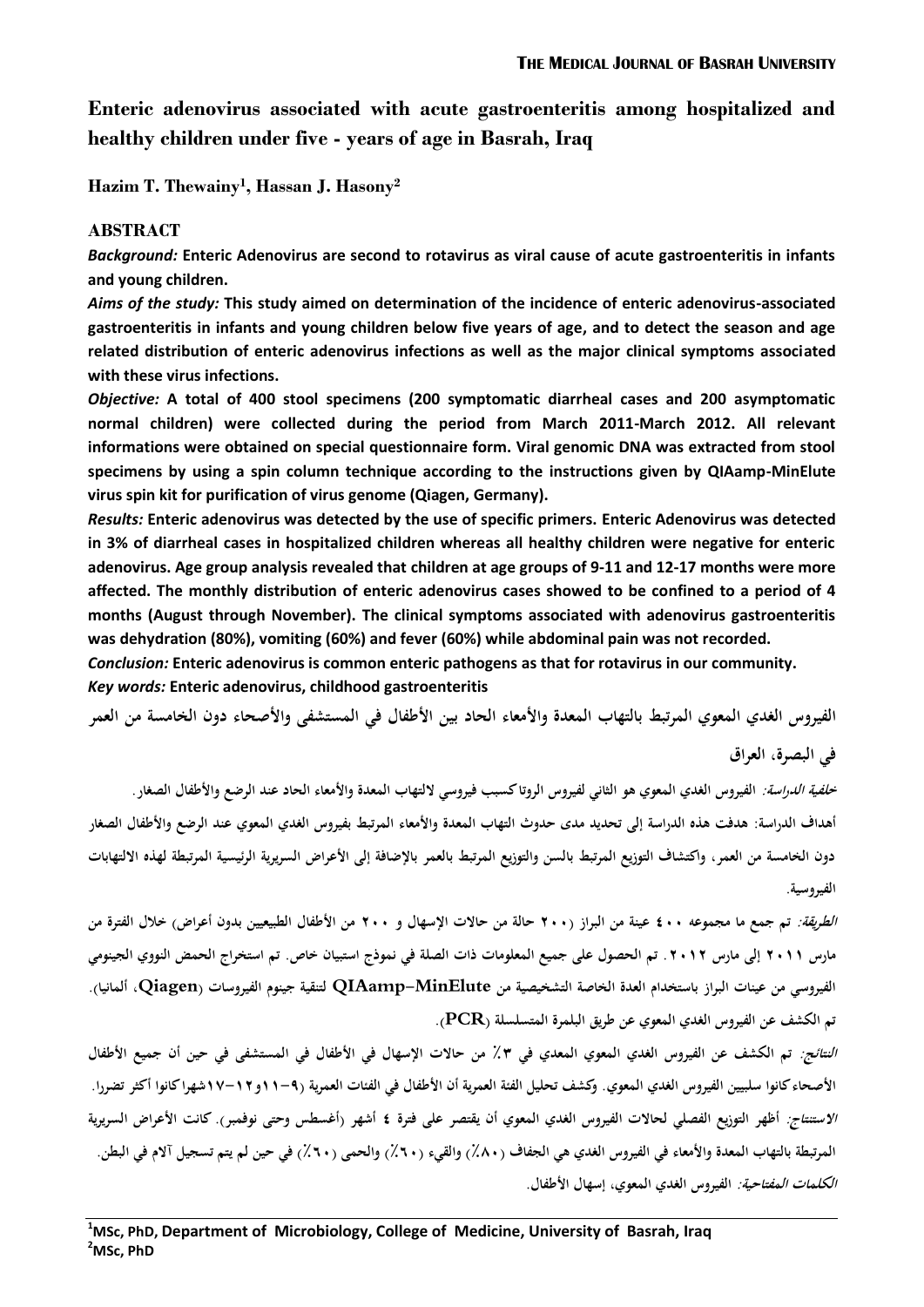#### **INTRODUCTION**

denoviruses are one of the most important etiological agents of serious gastroenteritis among infants and denoviruses are one of the most<br>important etiological agents of serious<br>young children less than five years.<sup>[1]</sup> They exist in all parts of the world, and are present in yearround, but are most prevalent in spring or early summer and again in midwinter in temperate climates. About 15% of all childhood diarrhea has been caused by adenoviruses.<sup>[2]</sup> By the age of 3 years most children have neutralizing antiadenovirus 40/41, suggesting that most children have been infected by adenoviruses 40 and 41. Enteric adenoviruses generally have been detected in 1-4% of children with diarrhea in many studies.<sup>[3,4]</sup> Enteric adenoviruses were associated with 31% of hospital admissions for diarrhea<sup>[5]</sup> and have reported an incidence of 1-8% in industrialized countries, whereas 2-31% has been reported in developing countries.<sup>[6]</sup> In Iraq, enteric Adenoviruses are responsible for 20% of diarrhea that leads to hospitalization.<sup>[7]</sup> Electron microscopy (EM) was first used to detect enteric adenoviruses in fecal specimens when they are shed in large amounts (as many as  $10^{[11]}$  particles/gram of feces). Since EM cannot distinguish enteric adenoviruses from no enteric serotypes, Immune electron microscopy (IEM) can enhance sensitivity and specificity of detection.<sup>[8]</sup> The introduction of molecular methods, strongly reduces the use of EM as a diagnostic tool. Application of polymerase chain reaction (PCR) assay to clinical specimens could detect all serotypes of human adenovirus with high sensitivity and allow serotype determination by sequencing of the amplicons.<sup>[9]</sup> More sensitive and faster PCR techniques are used to identify specific enteric adenovirus types 40 and  $41$ .<sup>[10,11]</sup> The study aimed on the determination of the incidence of enteric adenovirus associated gastroenteritis in infants and young children below five years of age, and to detect the season and age related distribution of enteric adenovirus infections as

well as the major clinical symptoms associated with this virus infections.

## **MATERIALS AND METHODS**

A total of 400 fecal specimens were collected from infants and children under five years of age in the city of Basrah, south of Iraq during one year (March 2011 - February 2012): 200 stool specimens were collected from hospitalized children (including 105 male and 95 female) suffering from acute gastroenteritis admitted to Basrah Hospital for Obstetric and Child this hospital is a major referral hospital in Basrah city. The remaining 200 stool specimens were collected from nondiarrhea healthy children (including 94 male and 106 female) at Al Furdos kindergarten and nursery, Al Zohor kindergarten and nursery, and Baraem Al Amal kindergarten and nursery were studied as a control group. Informed verbal consent was obtained from parents/ caregiver of participating children before collecting the samples. A standard structured questionnaire was used to obtain the information regarding age, sex, season, clinical manifestations (diarrhea, fever, abdominal pain and dehydration) and type of feeding (breast, bottle or mixed feeding) for each case. Spring season was from March to May, summer was from June to August, autumn from September to November, and winter from December to February. According to WHO's recommendation, all children were classified in specific age groups (0–2, 3–5, 6–8, 9–11, 12– 17, 18–23, 24–35, and 36–48 months). [12] Stool suspension of each specimen 20% (w/v, for the solid sample and v/v, for the liquid sample) was prepared in 10%, NaCl and after vigorously mixing, stool suspension was clarified by centrifugation at 8000 rpm for 20 min at  $4C$ .<sup>[13]</sup> The resulting supernatants were collected and stored at -20°C until use for nucleic acid extraction. One stool specimen was collected from each child.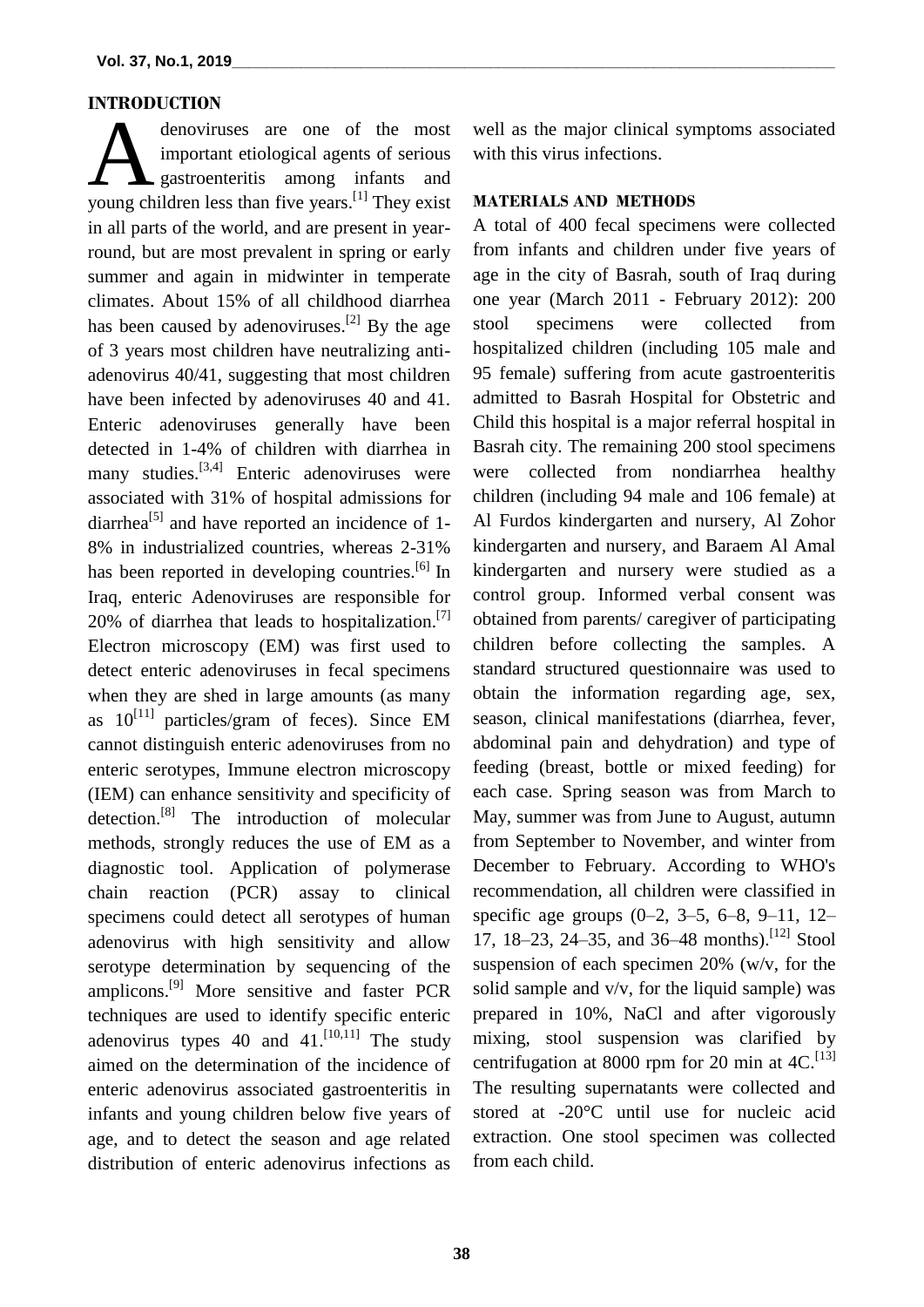Viral Nucleic acid (genomic DNA) was extracted from 200µl of supernatant of the stool sample using a spin-column technique, according to the instructions given in the insert of the QIAamp MinElute virus spin kit. Viral nucleic acid was then recovered in 100µl of elution buffer. Samples are lysed under highly denaturing conditions at elevated temperatures.

Lysis is performed in the presence of QIAGEN Protease and buffer AL, which together ensure inactivation of RNases. All the extracted viral nucleic acid examined by Nano drop instrument in order to determine the concentration of viral DNA. This is important step to determine the amount of extracted viral genome will be used in the PCR and to neglect the negative sample.

## **Oligonucleotide Primers for PCR Amplification of Enteric adenovirus**

| Virus             | Primer a | Sequence <b>b</b>        | <b>Nucleotide</b><br>position | <b>Amplicon size</b><br>(reference) |
|-------------------|----------|--------------------------|-------------------------------|-------------------------------------|
| <b>Adenovirus</b> | Adeno-F  | 5-CACTTAATGCTGACACGGGC-3 | 443–462                       | 152                                 |
|                   | Adeno-R  | 5-ACTGGATAGAGCTAGCGGGC-3 | 597–578                       | Tiemessen and Nel 1996              |

Horizontal agarose gels were used for analysis of DNA after PCR amplification. The concentration of agarose used was 2%; gels are prepared as percentage weight/volume solutions. That is, the weight of agarose in grams per 100 ml running buffer and 8μl of the final PCR product were loaded on to 2% agarose gel containing ethidium bromide (0.2μg/ml). DNA molecular weights were determined by comparison with a 100 bp DNA ladder. Samples showing a specific amplicon were considered as positive.

Statistical Package for Social Science (SPSS) version 15 software was used to analyze the

data. Chi-square  $(X^2)$  test was used to assess the significance of differences between groups and variables. P-value less than 0.05 was considered to be statistically significant and P-value less than 0.01 considered as highly significant. Enteric Adenovirus, which occurred in relatively small numbers, was detected in 3% of the stool samples studied. All the samples of healthy control group were enteric adenovirus negative (Table-1). However, the adequate amount of extracted DNA as estimated by Nanodrop were in 160 specimens out of 200 of cases and 85 of control group.

|  | Table 1. The incidence of enteric adenovirus among diarrheal cases |  |
|--|--------------------------------------------------------------------|--|
|  |                                                                    |  |

| <b>Type of virus</b> | Diarrheal group                              |               | <b>Control group</b>                         |               |  |
|----------------------|----------------------------------------------|---------------|----------------------------------------------|---------------|--|
|                      | No. of $+$ ve cases /<br>No. of tested cases | % of Positive | No. of $+$ ve cases /<br>No. of tested cases | % of Positive |  |
| <b>Adenovirus</b>    | 5/160                                        | 3%            | 0/85                                         | 0%            |  |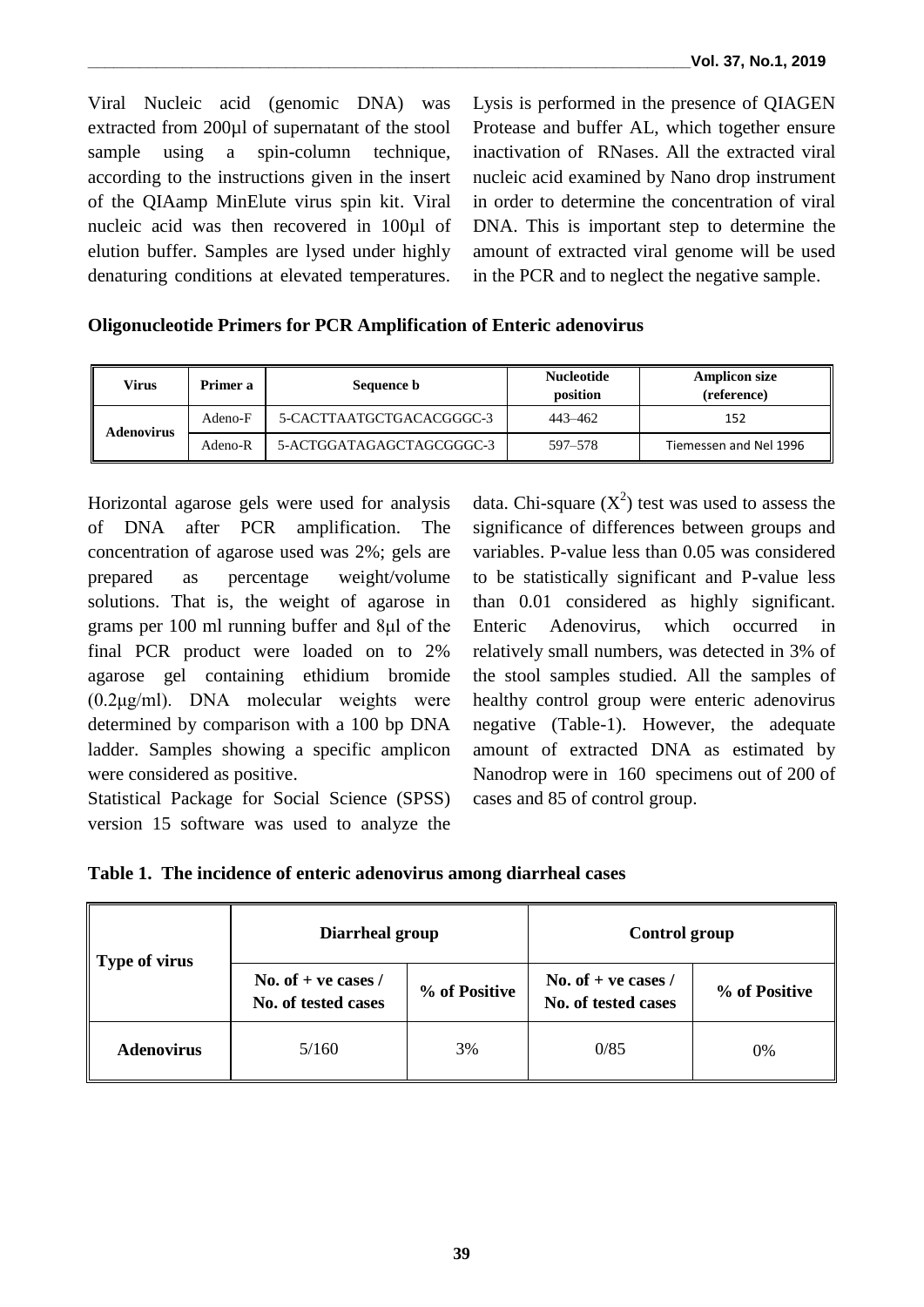

Agarose gel electrophoresis demonstrating Adenovirus. Lane 1, a representative of tested sample that negative for Adenovirus. Lanes 2,4.6,7 a representative of tested samples that positive for Adenovirus(152bp). Lane M, 100 bp DNA Ladder marker. (2% agarose, 100v for 30min)

# **Age and sex distribution of enteric adenovirus infection**

(Table-2), shows distribution of adenovirus infection according to sex and age of the patients. According to table -2, of 5 positive samples, 2 (2%) specimens belonged to male and 3 (4%) to female patients, this difference was not significant ( $P > 0.05$ ). Age groups analysis revealed that adenovirus infection was among children with age groups 9-11 months and 12-17 months with no significant differences between these age groups  $(P > 0.05)$ .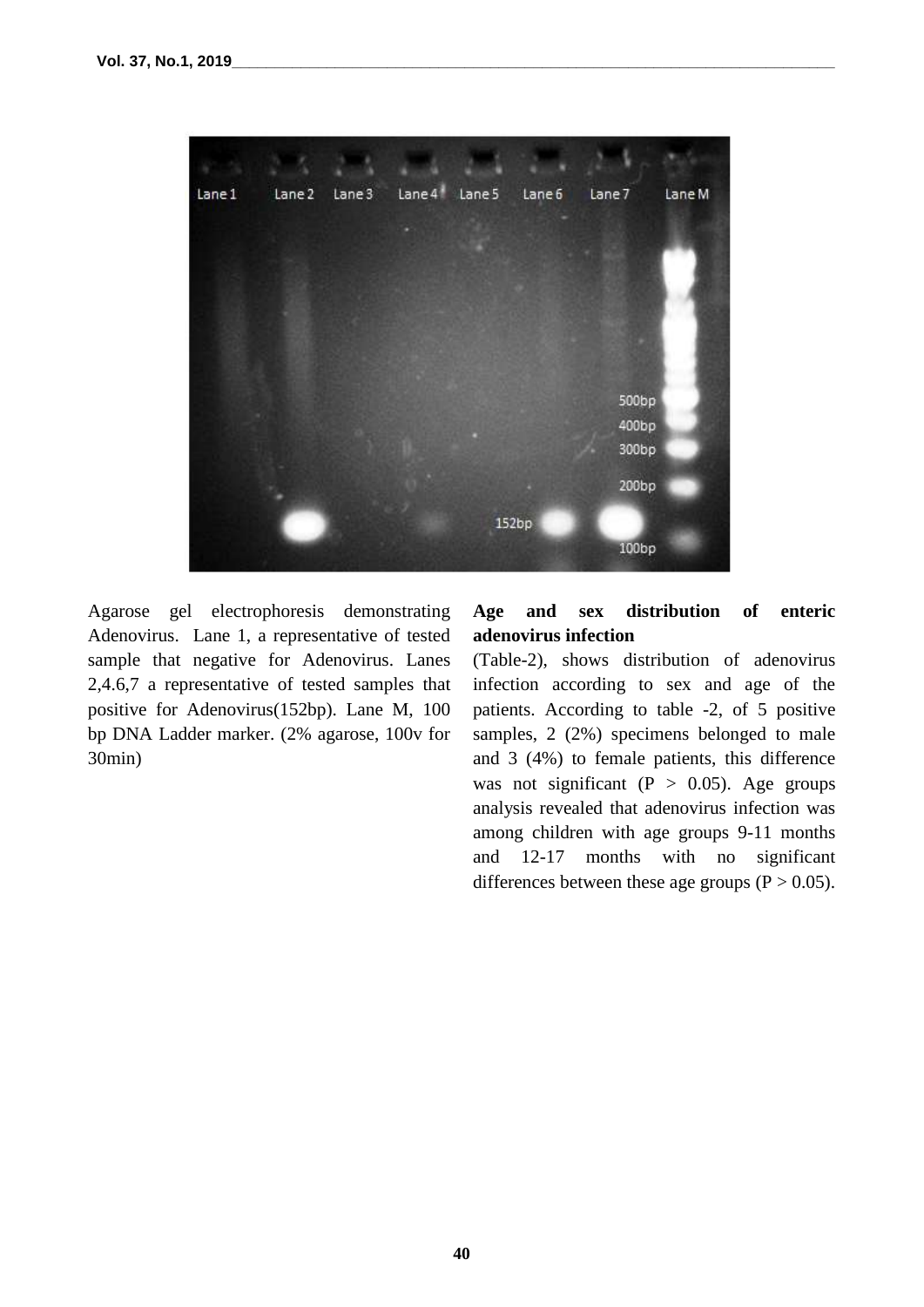| <b>Variable</b> | Diarrheal group                           |                   |  |  |  |
|-----------------|-------------------------------------------|-------------------|--|--|--|
| Age (months)    | No. of $+$ ve cases / No. of tested cases | $%$ of + ve cases |  |  |  |
| $0 - 2$         | 0/15                                      | $\boldsymbol{0}$  |  |  |  |
| $3 - 5$         | 0/20                                      | $\mathbf{0}$      |  |  |  |
| $6-8$           | 0/22                                      | $\boldsymbol{0}$  |  |  |  |
| $9-11$          | 2/21                                      | 10                |  |  |  |
| $12 - 17$       | 3/26                                      | 12                |  |  |  |
| 18-23           | 0/24                                      | $\mathbf{0}$      |  |  |  |
| 24-35           | 0/15                                      | $\boldsymbol{0}$  |  |  |  |
| 36-48           | 0/17                                      | $\boldsymbol{0}$  |  |  |  |
| <b>Sex</b>      |                                           |                   |  |  |  |
| <b>Male</b>     | 2/82                                      | $\overline{2}$    |  |  |  |
| Female          | 3/78                                      | 4                 |  |  |  |
| <b>Total</b>    | 5/160                                     | 3                 |  |  |  |

| Table 2. Age and sex distribution of adenovirus-positive in diarrheal group of children |
|-----------------------------------------------------------------------------------------|
| under 5 years old                                                                       |

 **Age groups X<sup>2</sup> = 0.18 df= 7 P>0.05 Sex X<sup>2</sup> = 0.67 df= 1 P>0.05**

## **Seasonal distribution of enteric adenovirus infection**

A possible relationship between the occurrence of enteric adenoviruses infection and seasons was investigated in (Table-3). The rates of enteric adenovirus infection were 5% in summer and 7% in autumn with no significant difference between these seasons ( $P > 0.05$ ). The results revealed that although the fecal specimens were collected over the period of 12 months (March 2011 to 2012), Adenovirus infection was apparently confined within a period of 4 months (August through November 2011).

**Table 3. Distribution of Adenovirus in diarrheal group of children under 5 years old in different season**

|               | Diarrheal group                             |                  |  |  |  |
|---------------|---------------------------------------------|------------------|--|--|--|
| <b>Season</b> | No. of +ve cases $/$ No. of<br>tested cases | $%$ of +ve cases |  |  |  |
| <b>Spring</b> | 0/38                                        |                  |  |  |  |
| <b>Summer</b> | 2/41                                        | 5                |  |  |  |
| Autumn        | 3/41                                        |                  |  |  |  |
| Winter        | 0/40                                        |                  |  |  |  |
| <b>Total</b>  | 5/160                                       | 3                |  |  |  |

**X 2 = 0.33 df= 3 P>0.05**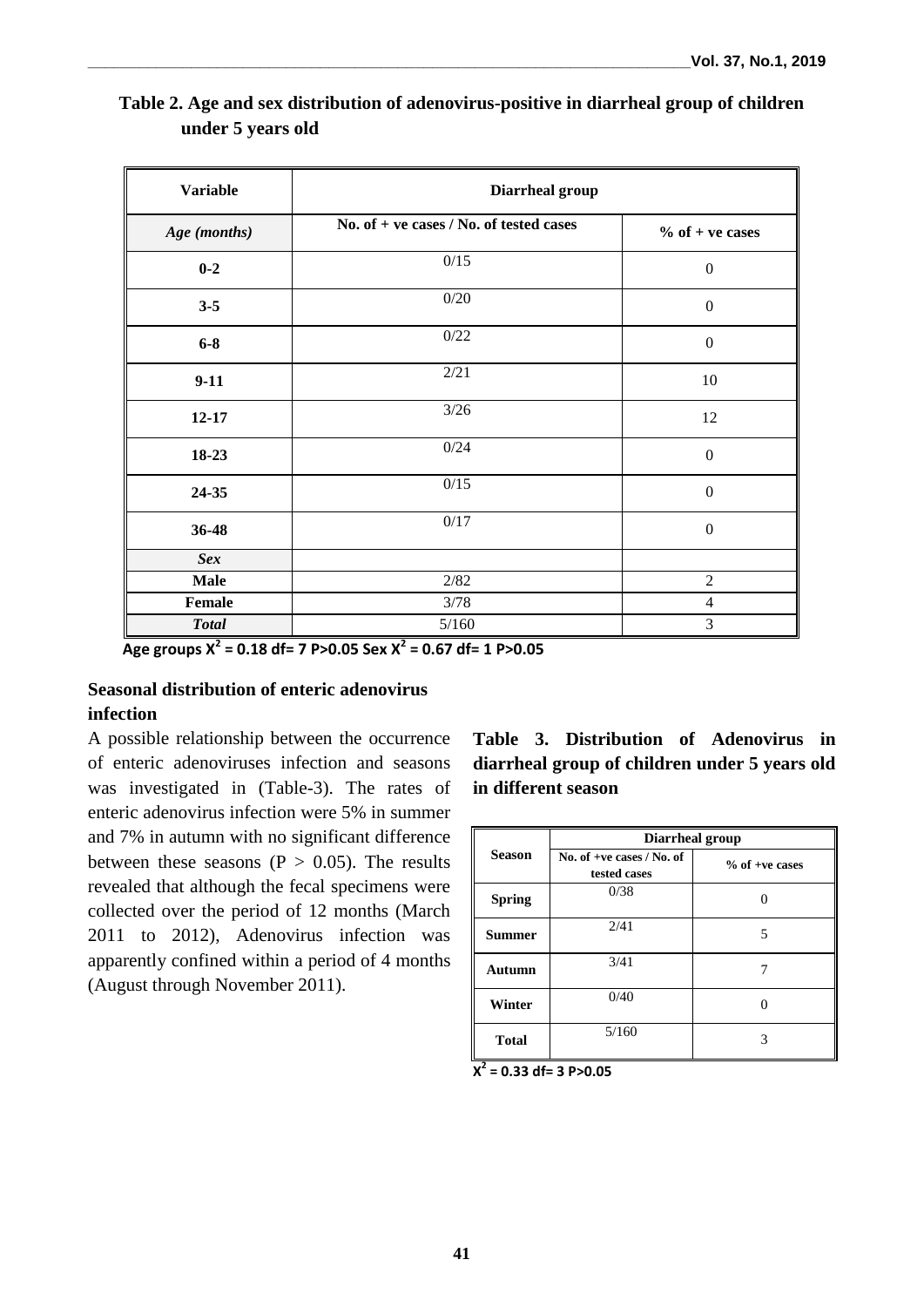The study of clinical manifestations in adenovirus gastroenteritis cases showed that most children with infection had dehydration  $(80\%)$ , vomiting  $(60\%)$  and fever  $(60\%)$  while abdominal pain was not recorded (Table-4.) Dehydration (80%) was occurred at higher rate in adenovirus - positive children (P = 0.01),compared with the rate of dehydration in diarrhea cases positive with other than Adenovirus

**Table 4. Distribution of clinical symptoms in diarrheal children with enteric adenovirus infections.**

| <b>Type of</b> | No. of<br>cases | <b>Symptoms</b> |     |       |       |     |                    |     |                |
|----------------|-----------------|-----------------|-----|-------|-------|-----|--------------------|-----|----------------|
| virus          |                 | <b>Vomiting</b> |     | Fever |       |     | <b>Dehydration</b> |     | Abdominal pain |
|                |                 | No.             | (%) | No.   | (9/0) | No. | (%)                | No. | (%)            |
| <b>Adeno</b>   |                 |                 | 60  |       | 60    |     | 80                 |     |                |

**Vomiting: X<sup>2</sup> = 87.4 df = 4 P=0.01 Fever: X<sup>2</sup> = 69.37 df = 4 P = 0.01**

**Dehydration: X<sup>2</sup> = 72.41 df = 4 P=0.01 Abdominal pain: X<sup>2</sup> = 61.87 df = 4 P = 0.01**

### **DISCUSSION**

Epidemiological studies detected adenoviruses in stool samples collected from infants and young children with acute gastroenteritis in the developed and developing world.<sup>[14]</sup> Enteric adenoviruses were found in 3% of hospitalized children with acute diarrhea. Th e result of this study is consistent with the results reported from other parts of the world as the prevalence of enteric adenovirus infection has been reported to be 1.35 to 10.4% of all cases of gastroenteritis.<sup>[15-17]</sup> The prevalence rate (3%) of adenovirus infection obtained in this study is much lower than rates (20%) previously reported in other part of Iraq. [7] This difference may be due to difference in age of target population and diagnostic test; in our study the target age of population was 1-48 months and we used PCR technique while in that study done in Babylon, the age of target population was 1- 12 months and they used latex agglutination technique which is less sensitive and less specific. The fact that enteric adenoviruses produced symptoms that were milder than symptoms in patients with rotavirus infection may have resulted in under-reporting, in that the number of children with adenovirus infections seeking hospital attention may have been few in

number. One limitation of the present study is that true enteric adenoviruses prevalence can be higher than estimated here (3%), because in this study only hospitalized children with acute diarrhea have been evaluated and the proportion of adenoviruses infections among children with only home care or outpatient visits have not been estimated. This study provides information on the epidemiology and the prevalence of enteric adenovirus gastroenteritis in children with acute diarrhea in Basrah, Iraq. Our results highlight the importance of enteric adenovirus gastroenteritis as one of the important health problems. In this study, all infants and children with enteric adenovirus-infection were aged less than 24 months which is in agreement with previous reports from Iran [18], Turkey [19] and India. <sup>[20]</sup> This result highlights that children aged < 2 years old are at greatest risk for developing severe diarrhea from enteric adenovirus infection. The identification of adenovirus in children older than 2 years also reported, and this incompatible result may be attributed to breastfeeding, socio economic status, hygiene, culture and climate. <sup>[21]</sup> There were no significant differences between males and females of the enteric adenovirus infection ,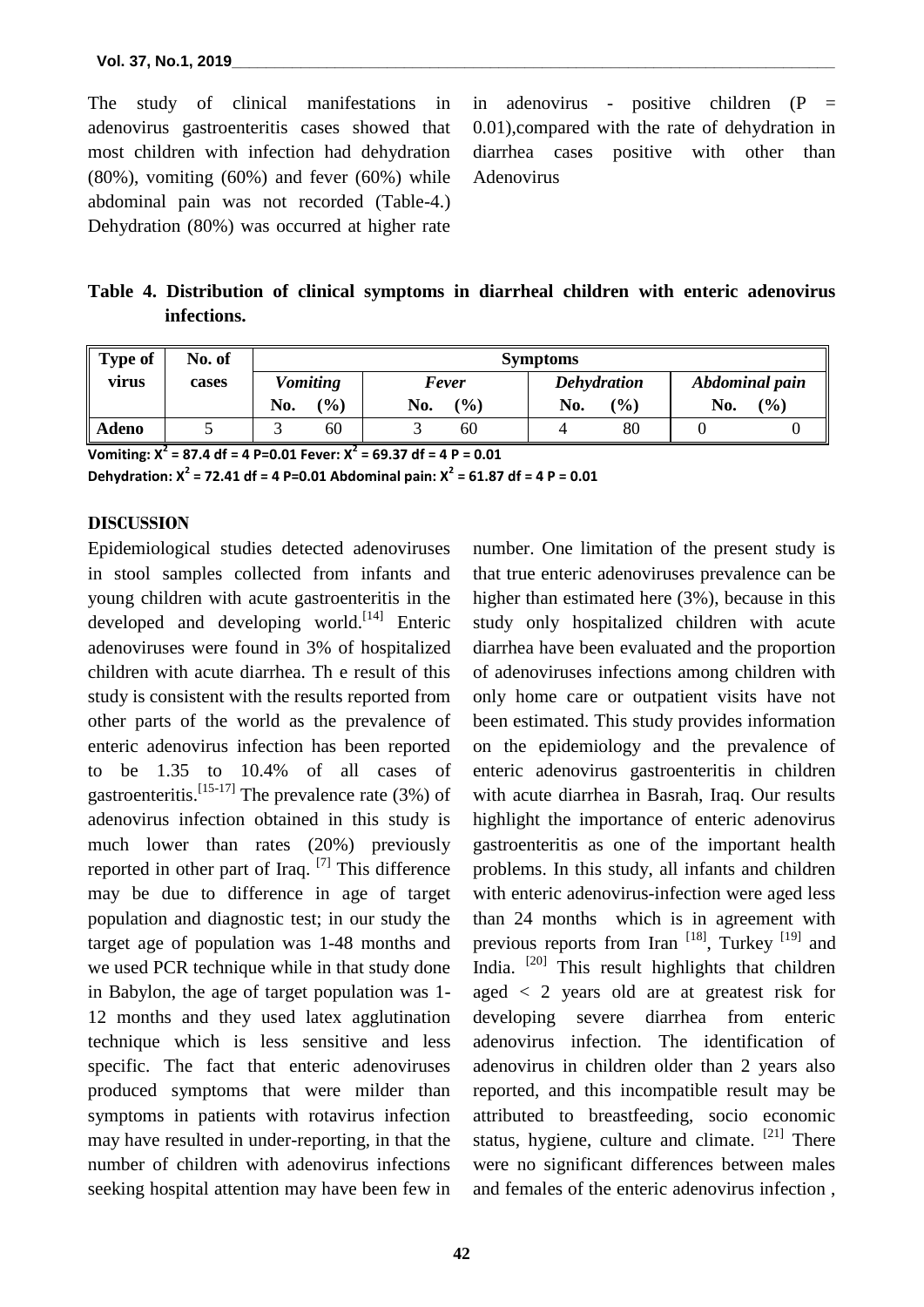this result also observed in previous report in Nigeria<sup>[22]</sup> Shimizu, et al.<sup>[14]</sup> showed a higher detection of adenovirus among male children. In our study, all enteric adenovirus detection occurred during the summer and autumn (August-November) and no cases were detected in other season, in contrast with other epidemiological studies around the world which have revealed that adenovirus diarrhea occurs throughout the year with increased incidence during the cold seasons of the year.<sup>[18]</sup> Studies conducted in other countries more cases occurring in the spring and winter with a seasonal peak observed in the months of April to May. [16,19,20] Unfortunately, the number of samples was too small to draw any significant conclusions about the seasonality of adenovirus infection. The most common sign and symptoms among infants and children infected with adenoviruses were dehydration, fever and vomiting. These findings are similar to those results reported in Nigeria<sup>[21]</sup>, Iran<sup>[16,18]</sup> and Italy.<sup>[23]</sup>

*In conclusion,* enteric adenovirus is an important viral pathogen implicated in childhood diarrhea among hospitalized children, and children less than 2 years of age at greater risk of acquiring enteric adenovirus infections during summer and autumn. The most common clinical symptoms associated with enteric adenovirus gastroenteritis were dehydration, fever and vomiting.

## **REFERENCES**

- **1. Jawetz E, Melnick JL, Adelberg EA. Medical microbiology. 24th edition. California: Appleton and Lange; 2007.**
- **2. Clark B., McKendrick M. 2004. A review of viral gastroenteritis. Curr Opin Infect Dis 17:461-9.**
- **3. Dey SK, Shimizu H, Phan TG, Hayakawa Y, Islam A, et al. Molecular epidemiology of adenovirus infection among infants and children with acute gastroenteritis in Dhaka City, Bangladesh. Infect. Genet. Evol.,2009, 9(4): 518-522.**
- **4. Waters V, Ford-Jones EL, Petric M, et al. Etiology of community acquired pediatric viral**

**diarrhea: a prospective longitudinal study in hospitals, emergency departments, pediatric practices and child care centers during the winter rotavirus outbreak, 1997–1998. Pediatr Infect Dis J 2000, 19:843–848.**

- **5. Cruz JR, Caceres P, Cano F, et al. Adenovirus types 40 and 41 and rotaviruses associated with diarrhea in children from Guatemala. J Clin Microbiol 1990, 28:1780–1784.**
- **6. Wilhelmi I, Roman E, and Sanchez-Fauquier A. Viruses causing gastroenteritis. Clin Microbiol Infect 2003, 9:247-62.**
- **7. Al-Marzoqi AH., Shemmran AR., Al-Nafee' M. K. Role of Rotavirus and Adenovirus in Acute Infantile Gastroenteritis in Infants younger than one year of age in Babylon Province. [Journal of al-qadisiyah for pure science.](http://www.iasj.net/iasj?func=issues&jId=139&uiLanguage=en) 2010, 15( 2): 1-7**
- **8. Wood DJ, Bailey AS. Detection of adenovirus types 40 and 41 in stool specimens by immune electron microscopy. J Med Virol 1987,21:191– 199.**
- **9. Sdiri-Loulizi K, Gharbi-Khélifi H, de Rougemont A, Chouchane S, Sakly N, et al. Acute infantile gastroenteritis associated with human enteric viruses in Tunisia. J Clin Microbiol 2008, 46: 1349-55.**
- **10.Beuret, C. Simultaneous detection of enteric viruses by multiplex real-time RT-PCR. J Virol Methods 2004, 115:1-8.**
- **11.Terletskaia-Ladwig, E, Leinmuller M, Schneider F, Meier S, and Enders M. Laboratory approaches to the diagnosis of adenovirus infection depending on clinical manifestations. Infection 2007, 35:438-43.**
- **12.World Health Organization, Department of Immunization, Vaccines and Biological. Manual of rotavirus detection and characterization methods. CH-1211 Geneva 27, Switzerland 2009. This publication is available on the Internet at: www.who.int/vaccinesdocuments**
- **13. Romani S, Azimzadeh P, Mohebbi SR, Bozorgi SM, Zali N, Jadali F. Prevalence of sapovirus infection among infant and adult patients with acute gastroenteritis in Tehran, Iran. Gastroenterol Hepatol Bed Bench. 2012, 5(1): 43-48.**
- **14. Shimizu H, Phan TG, Nishimura S, Okitsu S, Maneekarn N, Ushijima H. An outbreak of adenovirus serotype 41 infection in infants and**